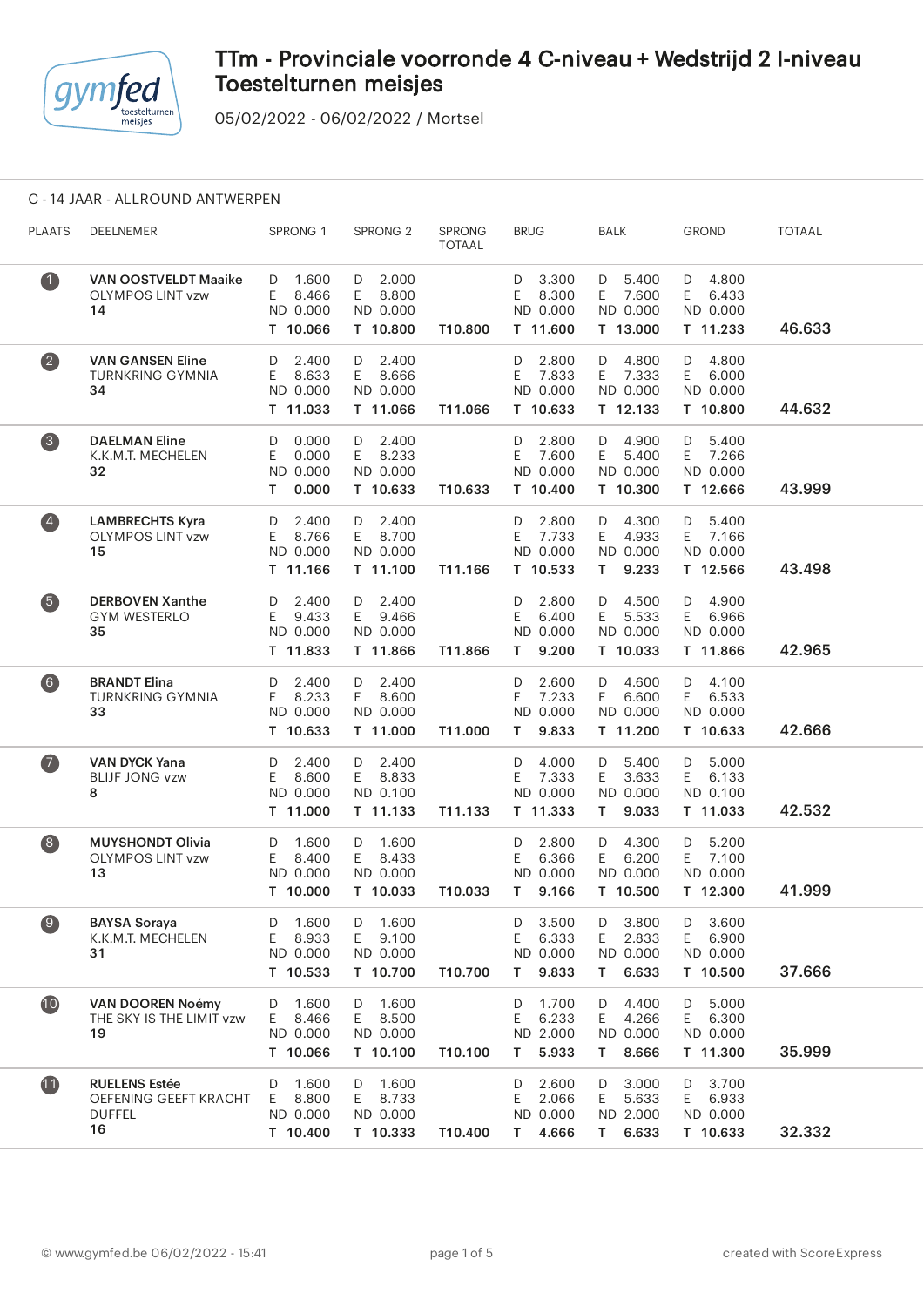

05/02/2022 - 06/02/2022 / Mortsel

### C - 15 JAAR - ALLROUND ANTWERPEN

| <b>PLAATS</b>           | <b>DEELNEMER</b>                                                      | SPRONG 1                                             | SPRONG <sub>2</sub>                               | SPRONG<br><b>TOTAAL</b> | <b>BRUG</b>                                         | <b>BALK</b>                                          | <b>GROND</b>                                         | <b>TOTAAL</b> |
|-------------------------|-----------------------------------------------------------------------|------------------------------------------------------|---------------------------------------------------|-------------------------|-----------------------------------------------------|------------------------------------------------------|------------------------------------------------------|---------------|
| $\bullet$               | <b>GILIS Louise</b><br><b>BLIJF JONG vzw</b><br>239                   | 2.600<br>D<br>8.966<br>E<br>ND 0.000<br>T 11.566     | 2.600<br>D<br>E.<br>9.033<br>ND 0.000<br>T 11.633 | T11.633                 | 4.200<br>D<br>E<br>7.166<br>ND 0.000<br>T 11.366    | 5.200<br>D<br>E<br>7.133<br>ND 0.000<br>T 12.333     | 5.100<br>D<br>E.<br>5.966<br>ND 0.000<br>T 11.066    | 46.398        |
| $\overline{\mathbf{2}}$ | <b>PEETERS Floor</b><br><b>GYM WESTERLO</b><br>251                    | 2.400<br>D<br>E<br>8.666<br>ND 0.000<br>T 11.066     | 2.400<br>D<br>E.<br>8.933<br>ND 0.000<br>T 11.333 | T11.333                 | 3.100<br>D<br>Ε<br>5.900<br>ND 0.000<br>9.000<br>T. | D<br>4.400<br>E<br>6.400<br>ND 0.000<br>T 10.800     | 5.400<br>D<br>E<br>7.833<br>ND 0.000<br>T 13.233     | 44.366        |
| $\bullet$               | <b>VERSTREEPEN Annelien</b><br><b>GYM WESTERLO</b><br>249             | 2.400<br>D<br>E.<br>8.600<br>ND 0.000<br>T 11.000    | 2.400<br>D<br>E.<br>8.633<br>ND 0.000<br>T 11.033 | T11.033                 | 2.400<br>D<br>E<br>6.166<br>ND 0.000<br>8.566<br>T. | 5.800<br>D<br>6.333<br>E.<br>ND 0.000<br>T 12.133    | 5.000<br>D<br>7.566<br>E.<br>ND 0.000<br>T 12.566    | 44.298        |
| $\overline{4}$          | <b>NAGELS Eryn</b><br>THE SKY IS THE LIMIT vzw<br>244                 | 2.400<br>D<br>8.433<br>E.<br>ND 0.000<br>T 10.833    | D 2.400<br>9.100<br>E.<br>ND 0.000<br>T 11.500    | T11.500                 | 2.800<br>D<br>4.866<br>E<br>ND 0.000<br>7.666<br>T. | 5.600<br>D<br>4.933<br>E.<br>ND 0.000<br>T 10.533    | 5.600<br>D<br>6.266<br>E.<br>ND 0.000<br>T 11.866    | 41.565        |
| 6                       | <b>EMMERECHTS Joey</b><br>K.K.M.T. MECHELEN<br>240                    | 1.600<br>D<br>9.500<br>E<br>ND 0.000<br>T 11.100     | 1.600<br>D<br>E.<br>9.633<br>ND 0.000<br>T 11.233 | T11.233                 | 3.500<br>D<br>Ε<br>5.400<br>ND 0.000<br>8.900<br>T. | D<br>5.000<br>E<br>4.133<br>ND 0.000<br>9.133<br>T.  | 4.800<br>D<br>6.000<br>E.<br>ND 0.000<br>T 10.800    | 40.066        |
| $6$                     | <b>GOOSENS Fleur</b><br>GYMNASTICA vzw OUD-<br><b>TURNHOUT</b><br>241 | 2.000<br>D<br>E.<br>7.933<br>ND 0.000<br>9.933<br>T. | 2.000<br>D<br>E.<br>8.333<br>ND 0.000<br>T 10.333 | T10.333                 | 3.300<br>D<br>Ε<br>2.566<br>ND 0.000<br>5.866<br>T. | D<br>4.800<br>E.<br>1.900<br>ND 0.300<br>6.400<br>T. | 4.800<br>D<br>E<br>5.633<br>ND 0.000<br>T 10.433     | 33.032        |
| $\bullet$               | <b>MELIS Amber</b><br>GYMNASTICA vzw OUD-<br><b>TURNHOUT</b><br>242   | 2.000<br>D<br>8.033<br>E.<br>ND 0.000<br>T 10.033    | 2.000<br>D<br>E 7.433<br>ND 0.000<br>9.433<br>T.  | T10.033                 | 2.600<br>D<br>0.933<br>Ε<br>ND 0.000<br>3.533<br>T. | D<br>3.500<br>3.900<br>E.<br>ND 0.000<br>7.400<br>T. | 2.700<br>D<br>6.133<br>E.<br>ND 0.000<br>T.<br>8.833 | 29.799        |
| $\left( 8\right)$       | <b>MICHIELS Liv</b><br><b>GYM WESTERLO</b><br>250                     | <b>DNS</b>                                           | <b>DNS</b>                                        | T 0.000                 | <b>DNS</b>                                          | 4.500<br>D<br>Ε<br>5.100<br>ND 0.100<br>9.500<br>T.  | 4.800<br>D<br>E.<br>8.000<br>ND 0.000<br>T 12.800    | 22.300        |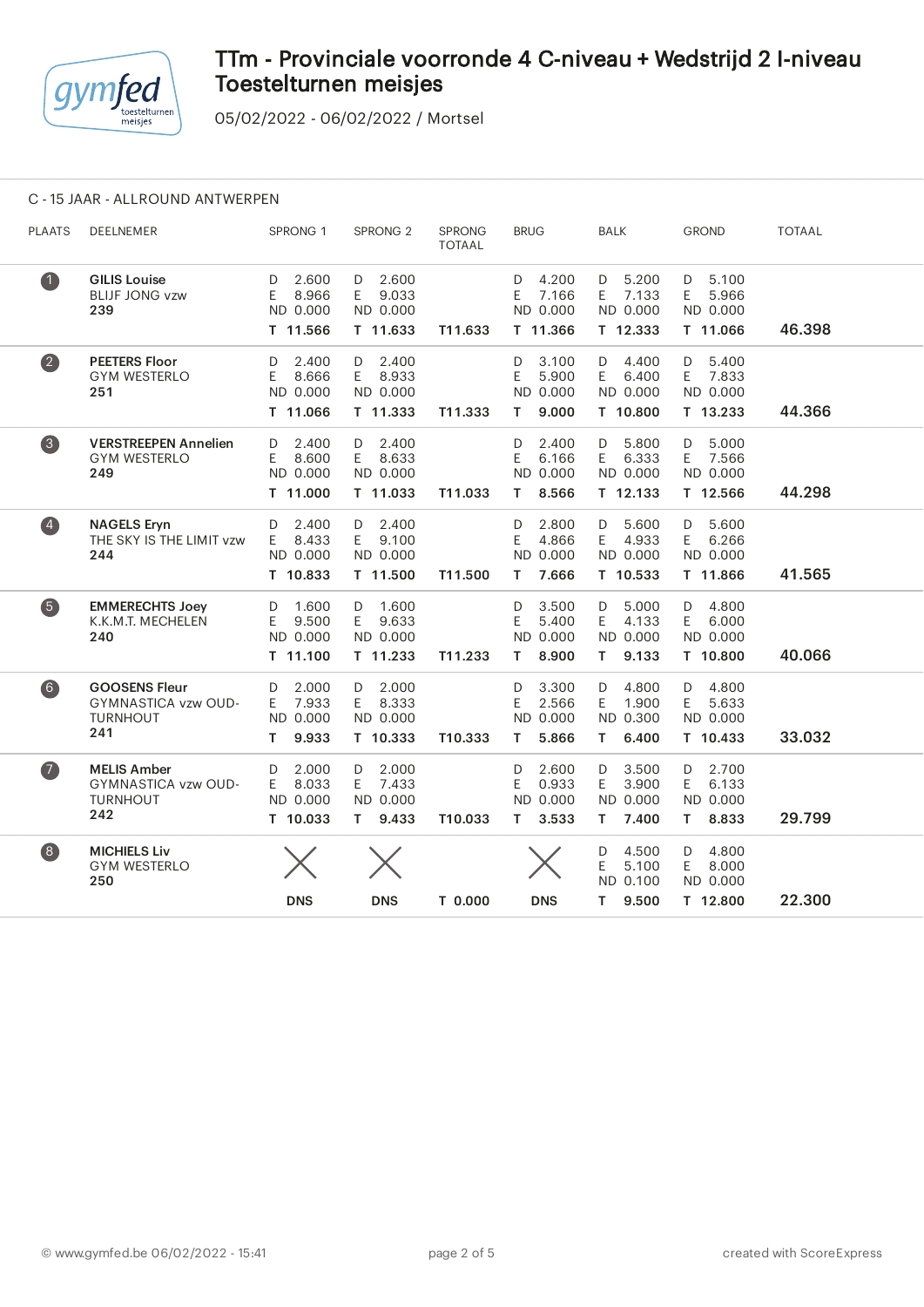

05/02/2022 - 06/02/2022 / Mortsel

### C - 16 JAAR - ALLROUND ANTWERPEN

| <b>PLAATS</b>           | <b>DEELNEMER</b>                                                        | SPRONG <sub>1</sub>                              | SPRONG <sub>2</sub>                               | <b>SPRONG</b><br><b>TOTAAL</b> | <b>BRUG</b>                                         | <b>BALK</b>                                         | <b>GROND</b>                                      | <b>TOTAAL</b> |
|-------------------------|-------------------------------------------------------------------------|--------------------------------------------------|---------------------------------------------------|--------------------------------|-----------------------------------------------------|-----------------------------------------------------|---------------------------------------------------|---------------|
| $\bullet$               | <b>KEMPENAERS Hanne</b><br><b>GYM WESTERLO</b><br>136                   | 2.400<br>D<br>8.766<br>Ε<br>ND 0.000<br>T 11.166 | 2.400<br>D<br>8.800<br>E.<br>ND 0.000<br>T 11.200 | T11.200                        | 2.300<br>D<br>5.433<br>Ε<br>ND 0.000<br>7.733<br>T. | 4.800<br>D<br>7.066<br>E.<br>ND 0.000<br>T 11.866   | 5.100<br>D<br>7.433<br>E.<br>ND 0.000<br>T 12.533 | 43.332        |
| $\overline{\mathbf{2}}$ | <b>ADRIAENS Julie</b><br>KON. TURNKRING LYRA vzw E<br>161               | 2.600<br>D<br>9.066<br>ND 0.000<br>T 11.666      | 2.600<br>D<br>9.100<br>E.<br>ND 0.100<br>T 11.600 | T11.666                        | 2.500<br>D<br>E<br>5.766<br>ND 0.000<br>8.266<br>T. | 5.600<br>D<br>E<br>3.200<br>ND 0.000<br>8.800<br>Τ. | 6.800<br>D<br>E<br>7.500<br>ND 0.000<br>T 14.300  | 43.032        |
| 3                       | <b>LEEMANS Brechje</b><br>OEFENING GEEFT KRACHT<br><b>DUFFEL</b><br>137 | 1.600<br>D<br>8.966<br>Ε<br>ND 0.000<br>T 10.566 | 2.400<br>D<br>E.<br>8.733<br>ND 0.000<br>T 11.133 | T11.133                        | 2.300<br>D<br>E<br>5.500<br>ND 0.000<br>7.800<br>т  | 4.600<br>D<br>E<br>6.700<br>ND 0.000<br>T 11.300    | 4.700<br>D<br>E<br>6.700<br>ND 0.000<br>T 11.400  | 41.633        |
| $\left( 4\right)$       | <b>MARIEN Anthe</b><br>KON. TURNKRING LYRA vzw<br>160                   | 2.400<br>D<br>E<br>9.133<br>ND 0.000<br>T 11.533 | 2.400<br>D<br>E<br>9.166<br>ND 0.000<br>T 11.566  | T11.566                        | 2.300<br>D<br>E<br>6.400<br>ND 0.000<br>8.700<br>Т. | 4.300<br>D<br>E<br>3.233<br>ND 0.000<br>7.533<br>т. | 6.200<br>D<br>E<br>7.633<br>ND 0.000<br>T 13.833  | 41.632        |
| 6                       | <b>LEPOUTRE Caitlin</b><br>K.K.M.T. MECHELEN<br>157                     | 2.400<br>D<br>E<br>8.833<br>ND 0.100<br>T 11.133 | 2.400<br>D<br>E<br>9.133<br>ND 0.000<br>T 11.533  | T11.533                        | 1.900<br>D<br>E<br>4.866<br>ND 0.000<br>6.766<br>T. | 4.200<br>D<br>E<br>5.766<br>ND 0.000<br>9.966<br>T. | 4.600<br>D<br>E<br>7.600<br>ND 0.000<br>T 12.200  | 40.465        |
| $6$                     | <b>SEMERARO Laura</b><br>K.K.M.T. MECHELEN<br>158                       | 1.600<br>D<br>Е<br>9.166<br>ND 0.300<br>T 10.466 | 1.600<br>D<br>9.233<br>E.<br>ND 0.000<br>T 10.833 | T10.833                        | 1.900<br>D<br>5.233<br>Ε<br>ND 0.000<br>7.133<br>T. | 3.500<br>D<br>E<br>6.066<br>ND 0.000<br>9.566<br>Τ. | 3.900<br>D<br>E<br>7.600<br>ND 0.000<br>T 11.500  | 39.032        |
| $\bullet$               | <b>BRUYNINCKX Hannah</b><br><b>OLYMPOS LINT vzw</b><br>162              | 2.400<br>D<br>8.566<br>Ε<br>ND 0.300<br>T 10.666 | 2.400<br>D<br>8.500<br>E.<br>ND 0.000<br>T 10.900 | T10.900                        | 1.900<br>D<br>E<br>5.600<br>ND 0.000<br>7.500<br>T. | 3.300<br>D<br>E<br>4.766<br>ND 0.000<br>8.066<br>Τ. | 4.100<br>D<br>E<br>6.233<br>ND 0.000<br>T 10.333  | 36.799        |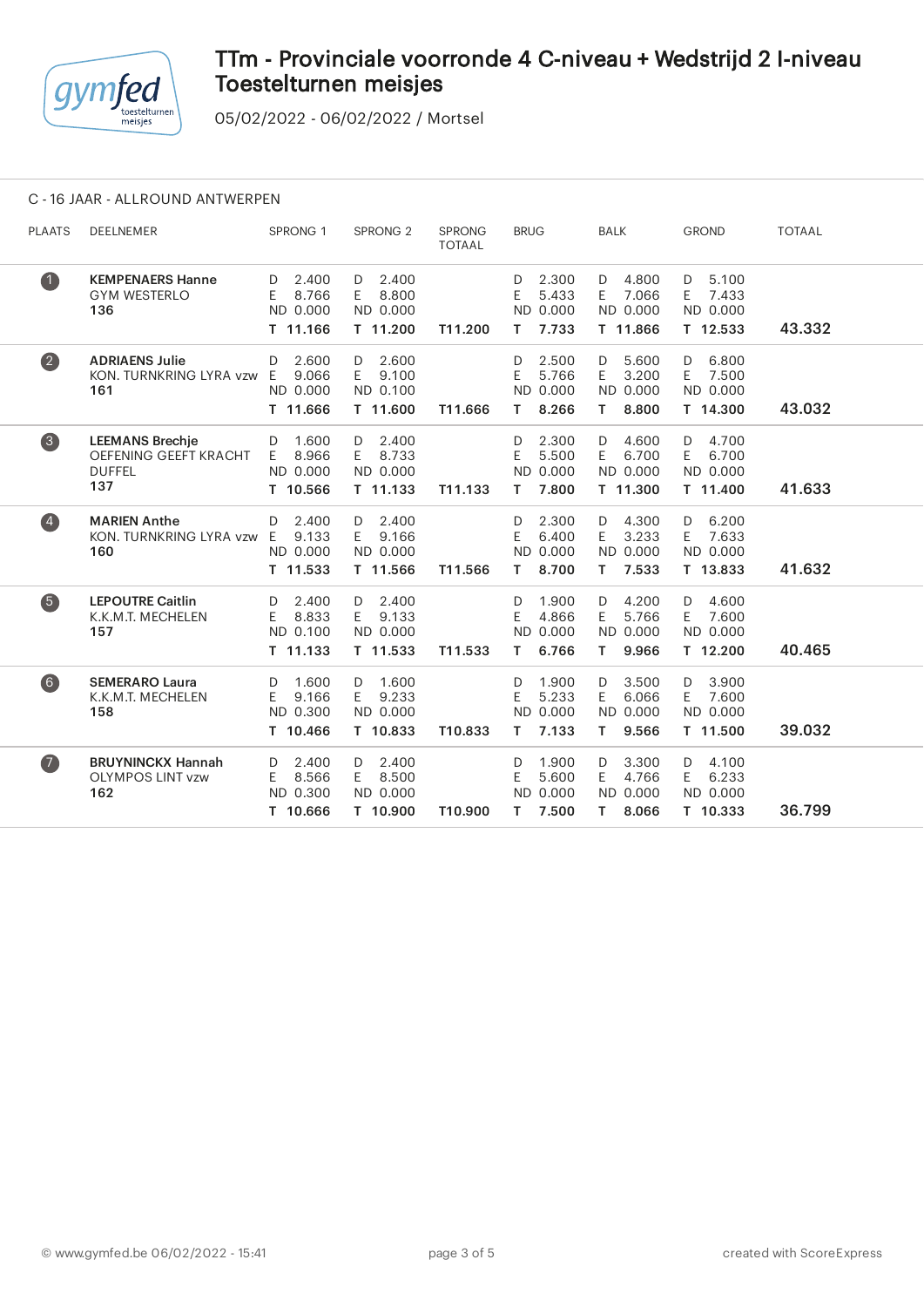

05/02/2022 - 06/02/2022 / Mortsel

### C - 17 JAAR - ALLROUND ANTWERPEN

| <b>PLAATS</b>     | <b>DEELNEMER</b>                                    | <b>SPRONG 1</b>                                    | SPRONG <sub>2</sub>                                | <b>SPRONG</b><br><b>TOTAAL</b> | <b>BRUG</b>                                          | BALK                                               | <b>GROND</b>                                          | <b>TOTAAL</b> |
|-------------------|-----------------------------------------------------|----------------------------------------------------|----------------------------------------------------|--------------------------------|------------------------------------------------------|----------------------------------------------------|-------------------------------------------------------|---------------|
| $\bullet$         | <b>HOUBEN Kaat</b><br><b>BLIJF JONG vzw</b><br>67   | 2.400<br>D<br>8.400<br>E.<br>ND 0.000<br>T 10.800  | 2.400<br>D.<br>8.333<br>F.<br>ND 0.000<br>T 10.733 | T10.800                        | 3.000<br>D<br>E.<br>6.800<br>ND 0.000<br>9.800       | 4.800<br>D.<br>5.266<br>F.<br>ND 0.000<br>T 10.066 | 5.200<br>D.<br>5.900<br>F.<br>ND 0.000<br>T 11.100    | 41.766        |
| $\left( 2\right)$ | <b>IMBERT Maia</b><br><b>OLYMPOS LINT vzw</b><br>49 | 2.400<br>D<br>7.733<br>E.<br>ND 0.000<br>T 10.133  | 1.600<br>D.<br>7.733<br>E.<br>ND 0.000<br>9.333    | T <sub>10.133</sub>            | 2.300<br>D<br>F.<br>5.933<br>ND 0.000<br>8.233<br>т. | 5.400<br>D.<br>6.100<br>F.<br>ND 0.000<br>T 11.500 | 4.000<br>D.<br>5.233<br>F.<br>ND 0.000<br>9.233<br>т. | 39.099        |
| $\left(3\right)$  | <b>BUDTS Kaat</b><br><b>BLIJF JONG vzw</b><br>66    | 2.400<br>D.<br>E.<br>8.366<br>ND 0.000<br>T 10.766 | 2.600<br>D.<br>8.233<br>F.<br>ND 0.000<br>T 10.833 | T10.833                        | 1.900<br>D.<br>F.<br>5.833<br>ND 0.000<br>7.733      | 4.500<br>D.<br>5.100<br>F.<br>ND 0.000<br>9.600    | 5.200<br>D.<br>F.<br>5.566<br>ND 0.000<br>T 10.766    | 38.932        |